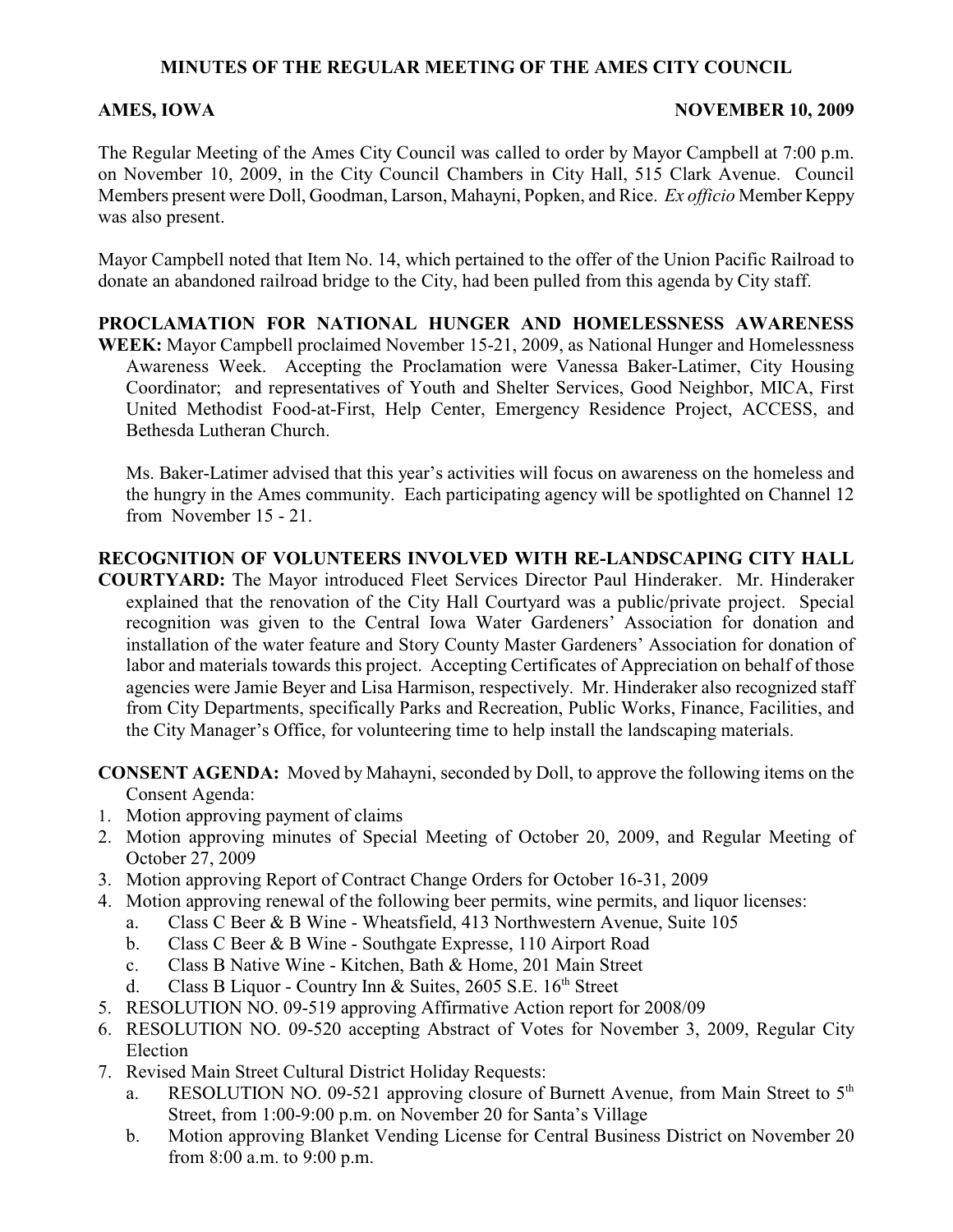- 8. RESOLUTION NO. 09-522 approving preliminary plans and specifications for Federal Stimulus Program project - Duff Avenue Improvements ( $7<sup>th</sup>$  Street to 13<sup>th</sup> Street); setting December 15, 2009, as bid due date and December 22, 2009, as date of public hearing
- 9. RESOLUTION NO. 09-523 approving preliminary plans and specifications for the Bloomington Road Elevated Tank Mixing System; setting December 9, 2009, as bid due date and December 22, 2009, as date of public hearing Roll Call Vote: 6-0. Resolutions declared adopted unanimously, signed by the Mayor, and hereby

made a portion of these minutes.

- **PUBLIC FORUM:** Richard Deyo, 505 Eighth Street, Apartment #2, Ames, suggested that street art, and specifically a poem he wrote, be allowed to be painted on a runway at the Ames Municipal Airport. He noted that the runway is not a public street, but the City Council is the body that governs it. Mr. Deyo presented a rough sketch of his proposal and requested that the Council members review it.
- **CLASS C LIQUOR LICENSE FOR FUJI JAPANESE STEAKHOUSE:** Moved by Goodman, seconded by Doll, to approve a new Class C Liquor License for Fuji Japanese Steakhouse, 1614 S. Kellogg Avenue, Suite 101.

Vote on Motion: 6-0. Motion declared carried unanimously.

**ENCROACHMENT PERMIT FOR 406 MAIN STREET:** Moved by Popken, seconded by Rice, to approve an Encroachment Permit for placement of a sign over City sidewalk at Sail Aweigh Travel, 406 Main Street.

Vote on Motion: 6-0. Motion declared carried unanimously.

# **RAILROAD BRIDGE OVER SQUAW CREEK:** This item was pulled by City staff.

**2010 CENSUS:** Public Relations Officer Susan Gwiasda introduced John McCarroll, Director of University Relations at Iowa State. Ms. Gwiasda emphasized the importance of all Ames residents understanding the significance of participating in the 2010 Census, specifically noting that many types of state and federal funding are based on census counts. Ms. Gwiasda stated that Iowa State University students will comprise the largest target group for the educational effort. She pointed out that census law clarifies "residency" as the place a person lives and sleeps the majority of the year.

Ms. Gwiasda explained the public education plan to promote appropriate responses to the 2010 Census. It will include electronic marketing and social media, advertising, and public outreach. A key component is the Complete Count Committee, which is a steering committee to be comprised of representatives from ISU, the schools, media, the business community, and civic and religious groups. Mr. McCarroll advised that the University will kick off its "Claim Ames" campaign in mid-January 2010.

Moved by Goodman, seconded by Mahayni, to adopt RESOLUTION NO. 09-524 approving \$30,000 from the Contingency Fund to finance the public education plan for the 2010 Census. Roll Call Vote: 6-0. Resolution declared adopted unanimously, signed by the Mayor, and hereby made a portion of these minutes.

**COAL YARD LIGHTING:** Electric Services Director Donald Kom advised that workers at the Electric Services coal yard operate heavy machinery to transport coal from the coal pile to the conveyors feeding the Power Plant boilers. Operating the machinery can be very hazardous during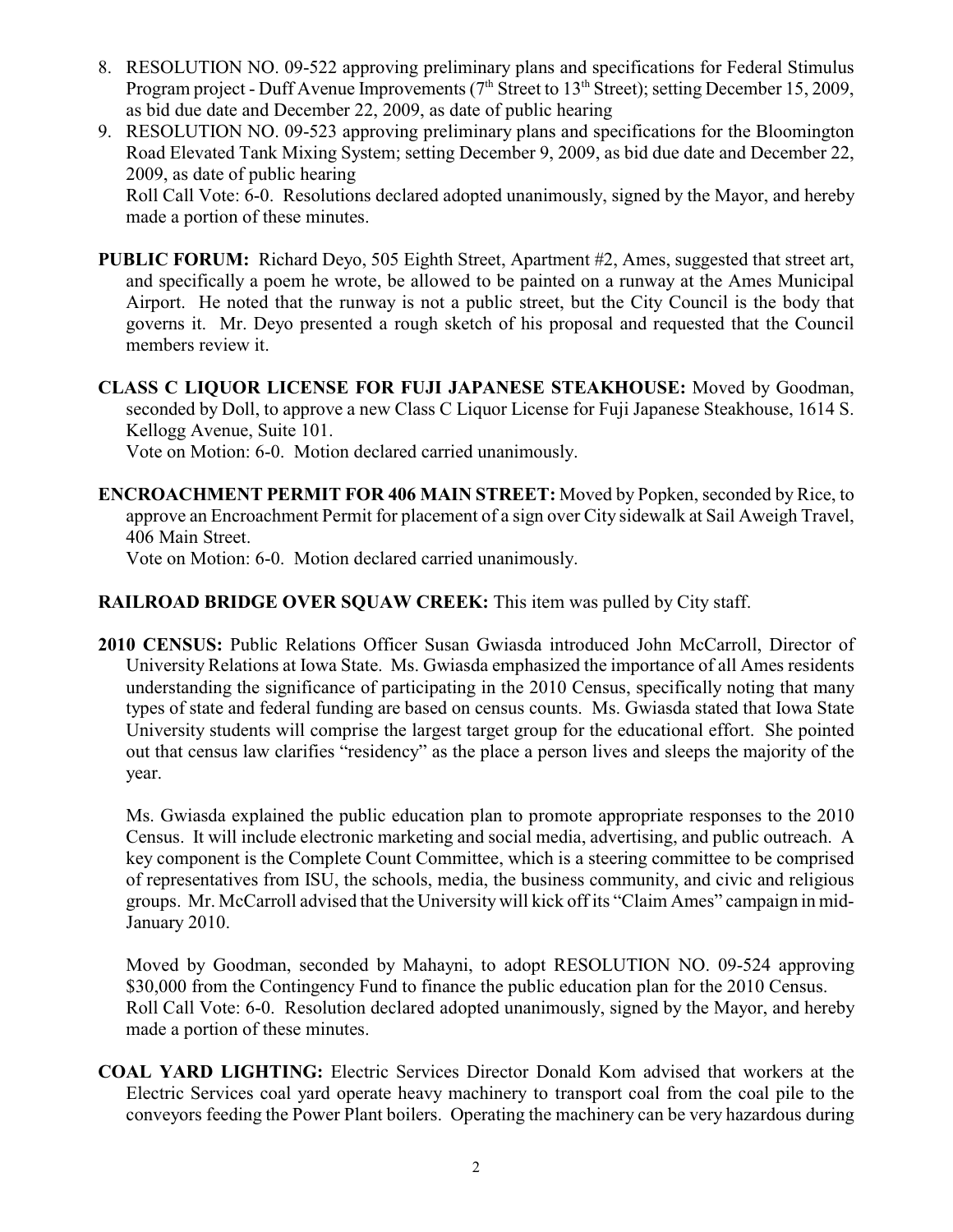the winter months when it gets dark during normal shift hours. Standard lighting methods are inadequate for illuminating the top of the coal pile, and workers run the risk of driving off the edge of the pile in a bulldozer in the darkness. The Iowa Association of Municipal Utilities, the City's Workplace Safety Advisor, had recommended that additional lighting be added. In its recommendation, the relevant OSHA regulations requiring employers to provide a worksite free of hazards were cited.

Mr. Kom stated that the flood lights needed will exceed the 1800 lumens limitation specified in the City's Outdoor Lighting Ordinance, and there is a possibility that some light will reach residences located south of the coal yard. Director Kom emphasized that every effort will be made to follow the guidelines set out in the Outdoor Lighting Ordinance to control the glare, while still providing safe working conditions for the equipment operators. He said that the lights will be illuminated only when work is being done in the coal yard, which is normally only in the early evening hours. The lights will be aimed towards the coal pile with shields installed to ensure down-lighting and reduce light pollution. It was noted by Mr. Kom that the City's current Ordinance provides for an exception for hazard warning luminaries required by federal regulatory agencies; in this case, OSHA.

**SUBDIVISION ORDINANCE TEXT AMENDMENTS:** Planning and Housing Director Steve Osguthorpe advised that text amendments were needed to the *Municipal Code* pertaining to subdivisions, and in particular, related to required turnarounds for fire trucks and plat amendment procedures. Mr. Osguthorpe noted that the development community was asked for input initially, but the final proposal was not discussed with those persons prior to it coming before the City Council for approval. Director Osguthorpe asked that the item be postponed until staff has had a chance to review the final proposal with those persons.

Moved by Goodman, seconded by Popken, to table until staff has an opportunity to discuss the proposed text amendments with the development community. Vote on Motion: 6-0. Motion declared carried unanimously.

City Attorney Doug Marek explained that several ordinances were recently enacted that amended parts of the subdivision chapter of the *Municipal Code*. Those new ordinances added several new definitions, and they now need to be put into the proper alphabetical and numerical sequences. According to Mr. Marek, the proposed ordinance makes no substantive changes, but just provides definitions in the correct order, both alphabetically and numerically.

Moved by Mahayni, seconded by Doll, to pass on first reading an ordinance renumbering definitions.

Roll Call Vote: 6-0. Motion declared carried unanimously.

### **ZONING ORDINANCE TEXT AMENDMENTS PERTAINING TO MECHANICAL UNITS:**

Director Osguthorpe advised that mechanical units are defined in Section 29.201(116) as "a climate control device and/or piece of hardware used for the delivery or measurement of utilities," and the *Municipal Code* requires visual screening of such units. According to Mr. Osguthorpe, screening of mechanical units is described in various sections of the *Code*, with varying requirements, which results in both redundancy and inconsistency among standards. Mr. Osguthorpe also acknowledged that enforcement of the standards had not been consistent.

Mr. Osguthorpe presented pictures of various projects and how screening of mechanical units had been handled. He pointed out the practical difficulties in applying the existing standards, i.e., the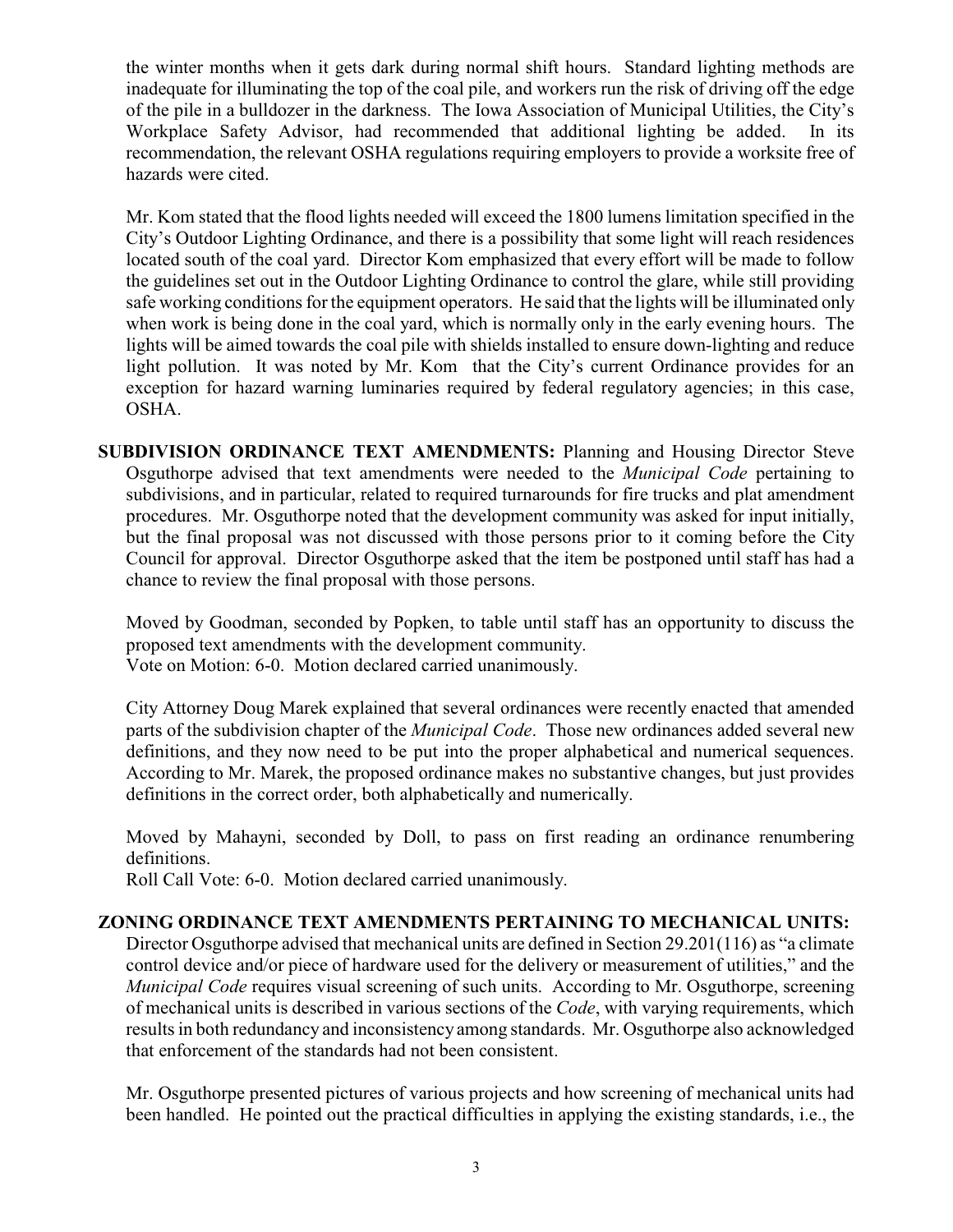requirement to screen mechanical units as seen from any abutting property is difficult because neither the applicant nor City staff can verify if a unit is seen from an upper-floor balcony of an adjacent private living unit. Mr. Osguthorpe asked for input from Council members on the effectiveness of existing standards and the degree to which mechanical units should be screened.

Council Member Larson said that he thinks education concerning building aesthetics should be provided to the owners when new buildings are being proposed. They might not have thought about how air conditioning units and meters are going to look.

Council Member Rice suggested that staff check with other communities to see how they handle this issue.

Council Member Goodman noted that it is important to have the City look as good as it can to visitors and future residents. He thinks that buildings should be required to be aesthetically pleasing at the level where pedestrians and vehicle occupants can view them.

Council Member Larson noted that specific details will not be able to be ironed-out at this meeting without input from those directly involved in constructing and/or renovating buildings.

Moved by Larson, seconded by Doll, to direct staff to request input from the development community on this issue.

Council Member Popken requested a friendly amendment to the motion that input be received from a broader group of people, e.g., citizens, neighborhoods, professionals (architects, engineers), Chamber of Commerce.

Council Member Mahayni pointed out that another dimension that needs to be considered is ease of enforcement.

Vote on Motion: 6-0. Motion declared carried unanimously.

### **ZONING ORDINANCE TEXT AMENDMENT REGARDING DEFINITION OF OPEN SPACE:**

Director Osguthorpe recalled that staff had been directed to take an amendment to the Planning and Zoning Commission pertaining to the definition of open space used for determining compliance with the City's minimum density requirements. This direction was prompted by concerns raised by the approach pursued in the Northwood Heights Subdivision,  $4<sup>th</sup>$  Addition.

According to Mr. Osguthorpe, the issue of concern is the potential conflict between the requirement that open space be available for use by all residents and the control of the future improvement, management, and use of parcels that are individually and privately owned by adjacent property owners. Concerns had been received about the novel approach allowed for approval of Northwood Heights,  $4<sup>th</sup>$  Addition, and whether it met the intent of the City Council when the provisions were adopted. Mr. Osguthorpe read the text amendment being proposed by staff and explained the corresponding amendment proposed for the Open Space Requirement Table.

Mr. Osguthorpe stated that the Planning  $&$  Zoning Commission, at its meeting of November 4, 2009, had moved to delete this item from its agenda, stating that it should be taken under consideration after the new City Council members are in place.

Council Member Popken asked if the definition of open space would have any impact beyond the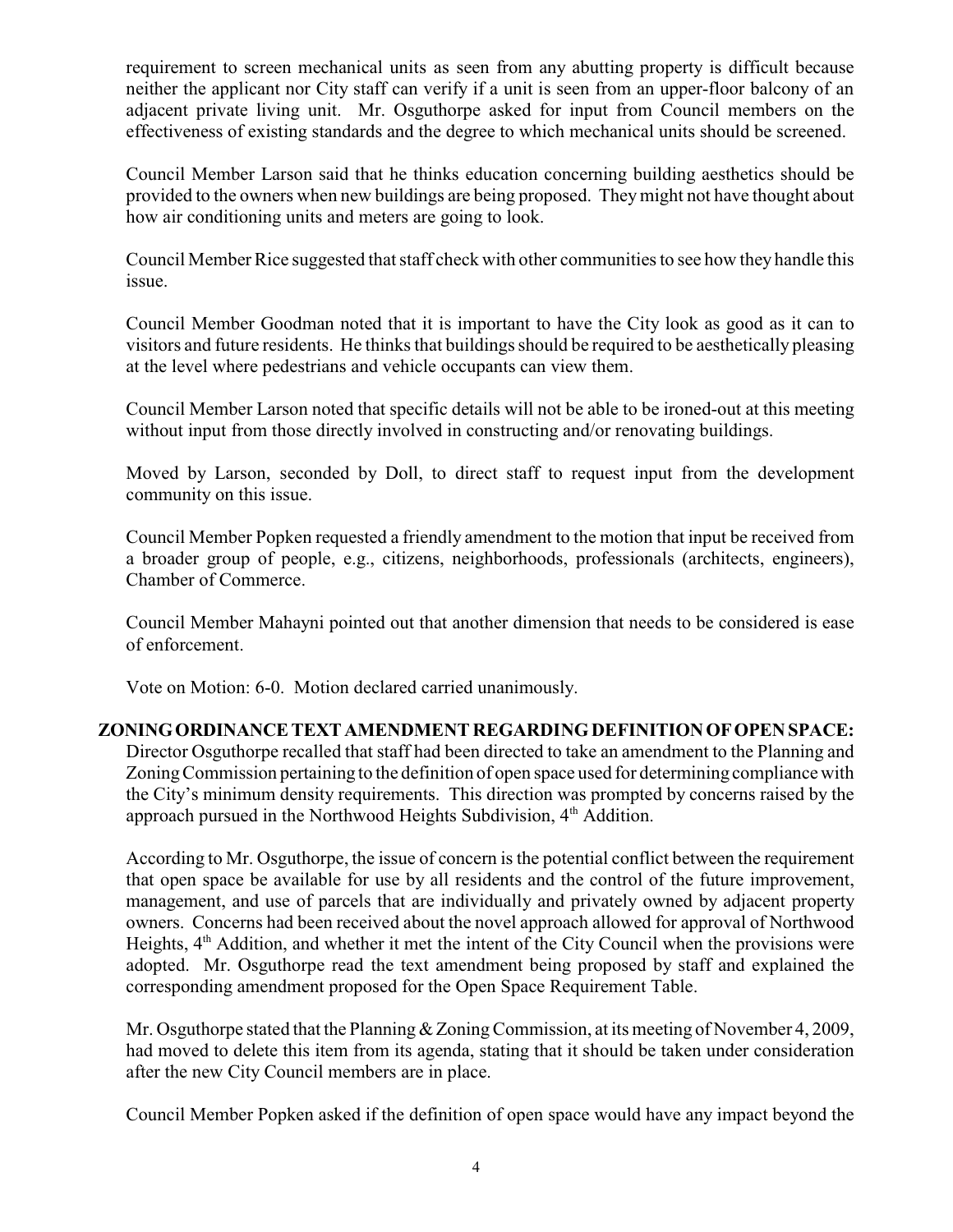calculation of density. Director Osguthorpe said that it would not affect other areas.

Moved by Popken, seconded by Mahayni, to direct staff to place the proposed revisions regarding open space on the December 8, 2009, City Council Agenda for first reading and to notify the Planning & Zoning Commission that it can still make a recommendation on this item at its next Planning & Zoning Commission meeting.

Chuck Winkleblack, 105 S. 16<sup>th</sup> Street, Ames, asked the City Council to approve the staff's recommended Alternative No. 2; specifically, "common open space owned by the City of Ames or owned by all property owners in common through a Homeowner's Association or a similar private entity." He noted that the space in question is not always owned by all property owners in common.

Vote on Motion: 6-0. Motion declared carried unanimously.

**AAMPO LONG-RANGE TRANSPORTATION PLAN MODEL:** Public Works Director John Joiner explained the transportation modeling process followed by the City. It is GIS-based and utilizes information such as census data, road network data, and land use data to create the base layers. Built on top of that base information is a layer of Traffic Analysis Zones (usually major roadways or natural barriers such as lakes or rivers). Encoded into those Zones are all the socioeconomic data, such as population, demographics, employment, etc. Once the base information is in place, the model is calibrated to the current base year and adjusted until it can accurately reproduce known conditions. Once that is complete, forecasting traffic 25 yearsinto the future occurs. He noted that, on October 27, 2009, the City Council requested a staff report regarding the capability of the contracted Long-Range Transportation Computer Model and the costs to perform "what-if" scenarios.

Council Member Larson asked how long it takes to run different scenarios. Traffic Engineer Damion Pregitzer said it depends on the size of the change. The actual set-up for each scenario could take up to two to three weeks. Director Joiner noted that the public input process takes the greatest amount of time.

Council Member Popken asked if other modes of travel are taken into consideration during modeling. Mr. Pregitzer said that the model is currently completely vehicle-trip based. Mr. Joiner said that the future vision is reflected in the Traffic Analysis Zones based on the socioeconomic data, essentially changing the amount of traffic in each respective zone. It was pointed out by Mr. Joiner that the Model does not identify possible solutions; however, it does note those areas of the network where there are deficiencies based upon established performance standards. The Transportation Model can be run for various growth scenarios, but the Model does not generate proposed projects. Mr. Joiner advised that extensive public involvement is needed to determine solutions acceptable to the community for resolving deficiencies. Once a group of solutions is set, they are then encoded into the model and the model is run to see what deficiencies remain.

Council Member Doll asked for clarification of the motion passed regarding Zoning Ordinance text amendments pertaining to the definition of open space. There was confusion as to whether the motion directed staff to consider amendments pertaining to ownership issues. City Attorney Marek advised that substitutions could be made to the language of the ordinance prior to its being passed on first reading.

Moved by Doll, seconded by Goodman, to direct staff to bring back to Council any alternatives regarding the ownership issue after taking it first to the Planning and Zoning Commission.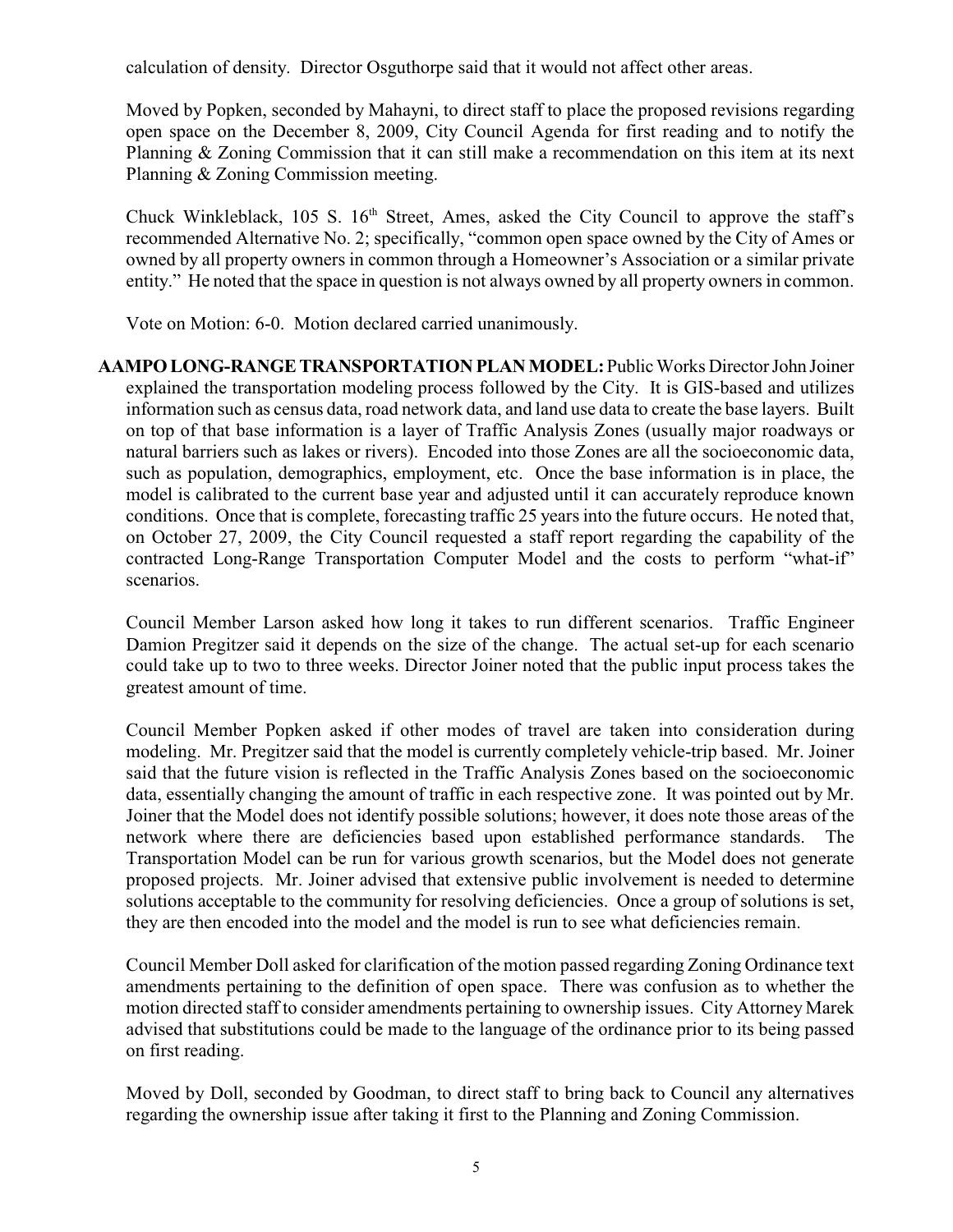Council Member Larson noted that he had other amendments that he might want to propose after hearing the recommendation of the Planning & Zoning Commission. He said that he was concerned about the definition of "public space." Mr. Larson elaborated that if common space is considered public space, it would come off the tax roles. He does not want space to be considered public unless it falls under the category of parkland. In Mr. Larson's opinion, this is another consequence of not allowing large lots; it requires a portion of private property to be considered as open space. Mr. Larson agreed with the Planning & Zoning Commission's recommendation that this is an issue that should be taken up by the next Council.

Council Member Mahayni sees this as an issue of not wanting open space in private hands.

Vote on Motion: 6-0. Motion declared carried unanimously.

# **UNION PACIFIC RAILROAD (UPRR) AGREEMENTS FOR 2008/09 AND 2007/08 RAILROAD**

**CROSSING SAFETY IMPROVEMENTS:** Moved by Mahayni, seconded by Goodman, to adopt RESOLUTION NO. 09-525 approving a Union Pacific Railroad Agreement for 2008/09 Railroad Crossing Safety Improvements (crossing signals at  $9<sup>th</sup>$  Street).

Roll Call Vote: 6-0. Resolution declared adopted unanimously, signed by the Mayor, and hereby made a portion of these minutes.

Moved by Goodman, seconded by Doll, to adopt RESOLUTION NO. 09-526 approving Union Pacific Railroad Agreement for 2007/08 Railroad Crossing Safety Improvements (crossing signals at  $16<sup>th</sup>$  Street).

Roll Call Vote: 6-0. Resolution declared adopted unanimously, signed by the Mayor, and hereby made a portion of these minutes.

**LYNN AVENUE CLOSURE FOR FIRE LINE INSTALLATION:** Moved by Mahayni, seconded by Goodman, to adopt RESOLUTION NO. 09-527 approving closure of Lynn Avenue for fire line installation.

Roll Call Vote: 6-0. Resolution declared adopted unanimously, signed by the Mayor, and hereby made a portion of these minutes.

**HEARING ON AMES POLICE SHOOTING RANGE:** Mayor Campbell opened the public hearing. There being no one wishing to speak, the hearing was closed.

Moved by Mahayni, seconded by Rice, to adopt RESOLUTION NO. 09-528 approving final plans and specifications and awarding a contract to Keller Excavating, Inc., of Boone, Iowa, in the amount of \$99,929.75.

Council Member Doll asked for an explanation of staff's recommendation to fund this project in part with Local Option Taxes. City Manager Schainker explained the City of Ames policy on the usage of Local Option Taxes. He noted that under the term of "community betterment," the City uses Local Option Tax for pay-as-you-go capital improvements; cash is used to pay for public improvements costing \$100,000 to \$200,000. He cited this policy as one of the reasons that the City has been able to maintain its Aaa bond rating.

Roll Call Vote: 6-0. Resolution declared adopted unanimously, signed by the Mayor, and hereby made a portion of these minutes.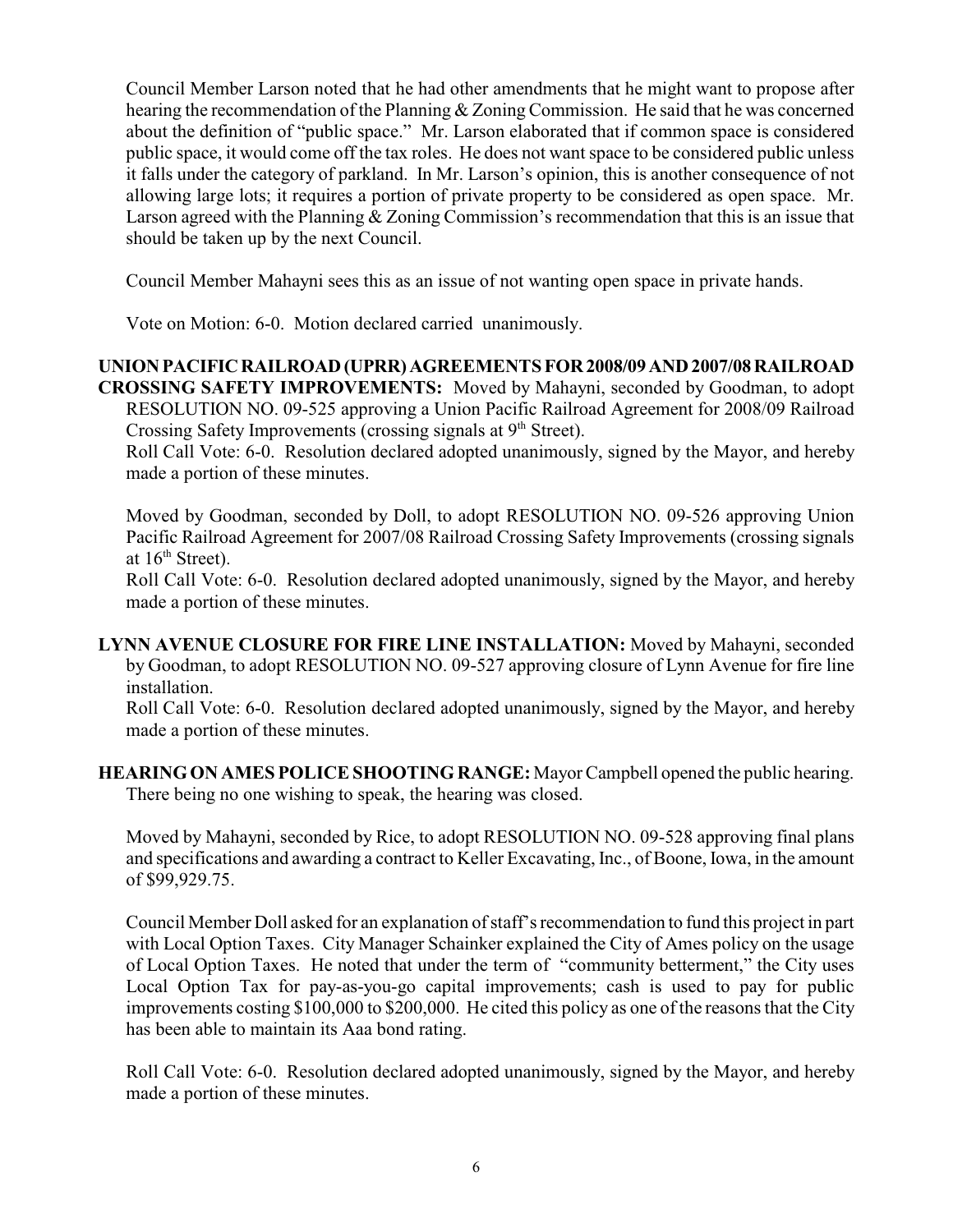**DRUG PARAPHERNALIA ORDINANCE:** Chief Cychosz summarized the proposed Ordinance. He recalled a concern formerly expressed by Council members that there were items included that have legitimate uses, which somehow might lead to charges. According to Chief Cychosz, this is addressed by specifically enumerating the factors to be considered when making the decision on whether to file charges. These include statements by the user of the items, prior history of use, and the proximity (in space and time).

Erin Kennedy, 717 Sixth Street, Nevada, Iowa, said she believes the proposed ordinance is an environmental strategy focused on reducing the amount of drug paraphernalia available in the Ames community. She feels it sends a clear message, especially to youth, that such usage is not acceptable in the community. Ms. Kennedy asked that the City Council pass the proposed ordinance as it is written.

Denise Denton, Prevention Specialist with Youth and Shelter Services, 902 Douglas, Ames, showed a Community Prevention Matrix that she uses in her work. She described "the perfect storm" relative to drug use, which was comprised of availability, perception of risk/harm/perception, and of actual disapproval. Ms. Denton believes that a tool, i.e., ordinance, that limits availability and access is a crucial element in preventing drug usage and sends a clear message.

Moved by Mahayni, seconded by Doll, to pass on first reading the Drug Paraphernalia Ordinance.

Council Member Rice noted that testimony appears to be geared to preventing drug use by youth. He agreed with that, but not with regulating the availability of certain items to adults.

Council Member Goodman said, in a free society, there are items that can be misused. He does not believe that the proposed ordinance will make a large difference in the amount of drug usage.

Roll Call Vote: 3-3. Voting aye: Doll, Larson, Mahayni. Voting nay: Goodman, Popken, Rice. Motion failed.

# **ORDINANCE PROHIBITING PARKING ON BOTH SIDES OF SOUTH DAYTON PLACE:**

Moved by Doll, seconded by Mahayni, to pass on first reading an ordinance prohibiting parking on both sides of South Dayton Place from its intersection with South Dayton Avenue to its southern terminus.

Roll Call Vote: 6-0. Motion declared carried unanimously.

- **ORDINANCE PERTAINING TO NEIGHBORHOOD STREET ART:** Moved by Goodman, seconded by Rice, to pass on second reading an ordinance pertaining to Neighborhood Street Art. Roll Call Vote: 5-1. Voting aye: Doll, Goodman, Mahayni, Popken, Rice. Voting nay: Larson. Motion declared carried.
- **COMPOSTING ORDINANCE:** Moved by Doll, seconded by Goodman, to pass on second reading an ordinance revising composting regulations. Roll Call Vote: 6-0. Motion declared carried unanimously.

# **ORDINANCE REVISING ENFORCEMENT PROVISIONS FOR PARKING VIOLATIONS:**

Moved by Doll, seconded by Rice, to pass on third reading and adopt ORDINANCE NO. 4011 revising enforcement provisions for parking violations.

Roll Call Vote: 6-0. Ordinance declared adopted unanimously, signed by the Mayor, and hereby made a portion of these minutes.